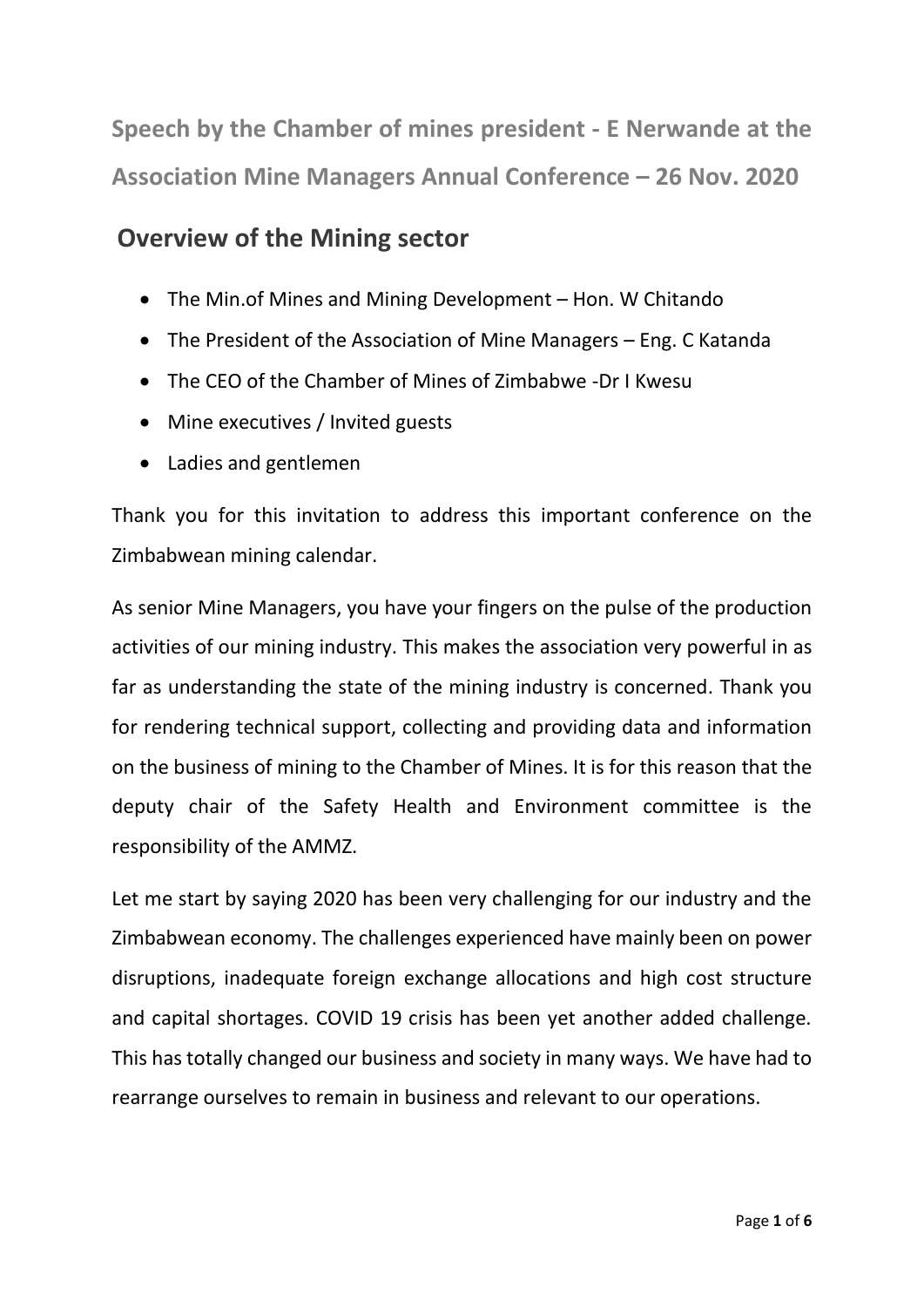- The electricity supply situation remains fragile. Most mines have reported moderate power outages which resulted in output losses not exceeding 10%.
- The current foreign exchange framework presents a significant challenge to doing business in the mining industry. While the retention levels were reviewed and standardised at **70%** of export proceeds, this level is considered inadequate for the sustenance and growth of mining businesses. The portion being surrendered is converted to ZWL at suboptimal rates. Furthermore, the compulsory liquidation period of unutilised export earnings at **60** days is significantly shorter than the procurement cycle of most inputs.
- In addition, there are emerging demands for forex which include payments for electricity bills, royalty, fuel, EMA fees and RDC charges. There is widespread preference for US dollars by suppliers following Government policy that allows charging in both forex and local currency.
- There are also challenges in receiving timely payments for deliveries made to Fidelity Printers and Refiners. These delays of up to two weeks is placing at risk the capacity of the gold industry to attain the envisioned 100 tons of gold by 2023 and to also expand business.
- Raising capital with low interest rates and long payback periods for mining projects in Zimbabwe is proving to be a major challenge. Capital is required for sustenance of operation and for growing production capacity across the industry.

With all indications suggesting COVID 19 may be with us for some time, we now must contend with a new normal, which demands that as we pursue our various economic agendas, we must also safeguard the health of our employees and surrounding communities. We have had to play delicate balancing act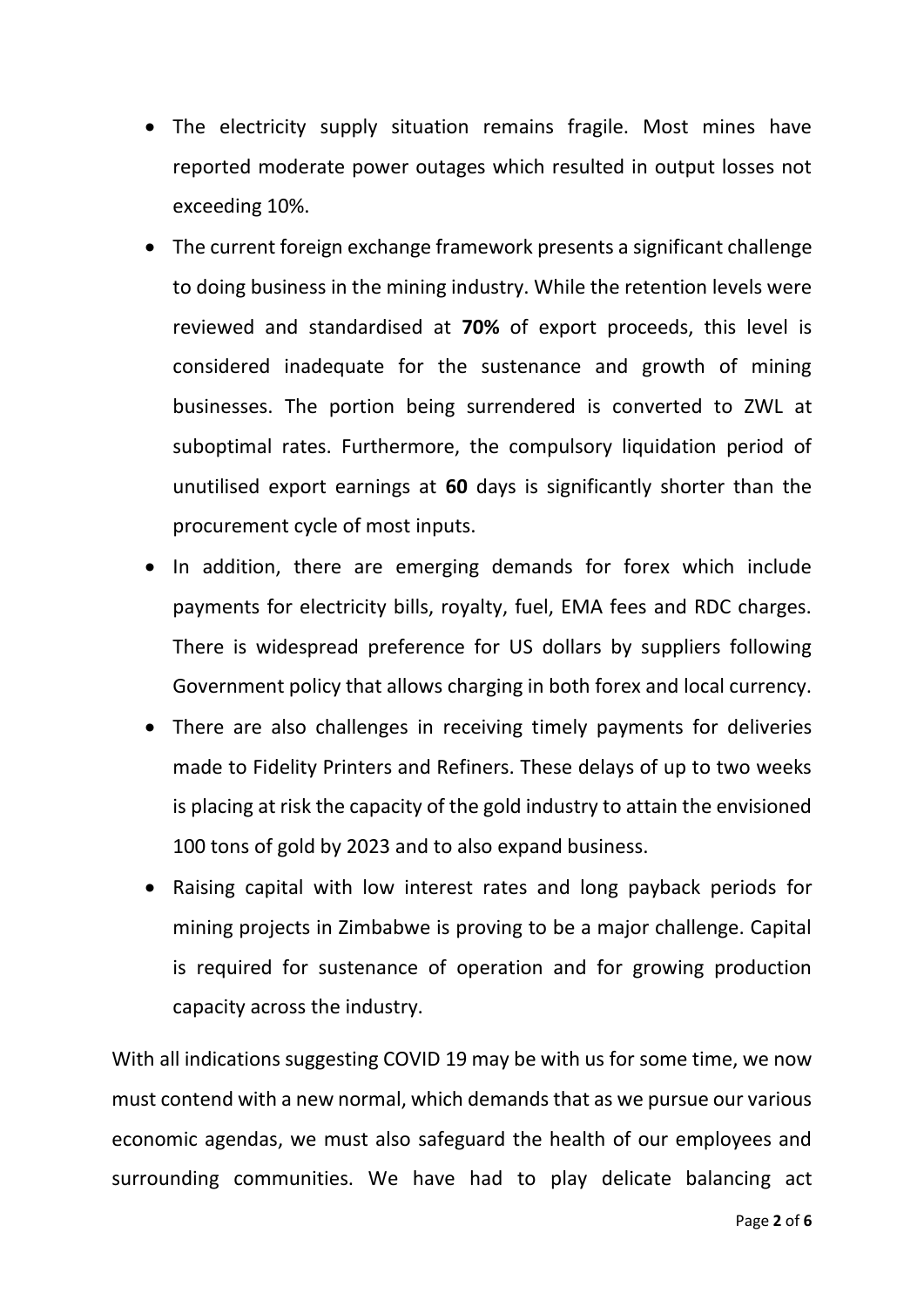considering COVID 19 on one hand, and to continue operating to protect national forex inflows needed to oil critical sectors and imports, whilst on the other hand ensuring employees and the general public are protected.

Mining operations were adversely affected by supply chain disruptions, increased cost of production, closure of markets for products, workplace infections and depressed mineral prices - on the contrary gold price surged during the covid-19 pandemic reaching US\$1900/oz. On the international scene subdued demand for commodities and closure of markets led to closures of some operations particularly in the ferrochrome sector. Most mining operations managed to retain the pre-COVID-19 employment levels, and should be commended for the job saving strategies.

Mining remains one of the largest contributors towards the Zimbabwean economy, accounting for around **60%** of national exports and contributes around **17%** towards Government revenue. Our mining industry thus remains key to the socio-economic development agenda of the country.

Zimbabwe has a huge mining potential based on its mineral endowment. The country is known to host world class resources in PGMs, Gold, Chrome ore, lithium and coal among others. A lot more work is however needed to assess and map the country fully, as this will greatly enhance the geological knowledge on the country and enhance the prospectivity of Zimbabwe.

Distinguished delegates, the Minister has clearly articulated the vision of a **US\$12 Billion mining industry by 2023**. We remain coordinated and organized to ensure we attain this shared vision. Such a goal can only be realized when all stakeholders address the perennial constraints on ease of doing business with a unity of purpose.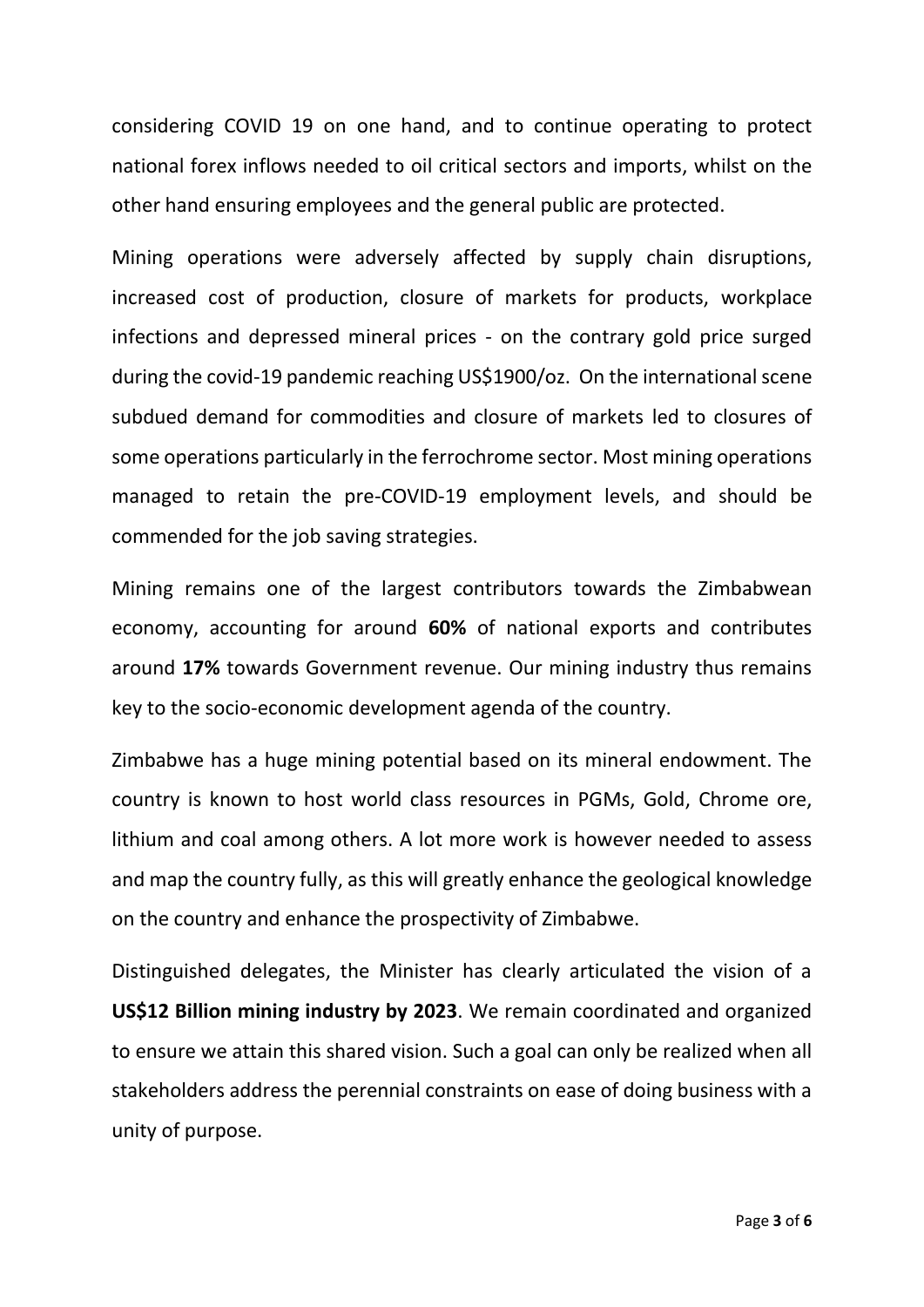# **Current Performance and Outlook for the Mining Industry**

From the recent 2020 mining survey, mining industry is expected to record decline in output growth with majority of respondents (80%) indicating that their output for 2020 will be less than that for 2019 by a range of between 10%, to 40% on the back of the above challenges.

| <b>Mineral</b>    | <b>Anticipated Output change</b> |
|-------------------|----------------------------------|
| <b>Gold</b>       | $-5\%$ , to $-30\%$              |
| <b>Platinum</b>   | $-2\%$ , to $-5\%$               |
| <b>Diamond</b>    | $-10\%$ , to $-30\%$             |
| <b>Chrome ore</b> | $-20\%$ , to $-50\%$             |
| <b>Nickel</b>     | $-2\%$ , to $-7\%$               |
| <b>Coal</b>       | $-10\%$ , to $-30\%$             |

*Output performance for key minerals - 2020*

Indications suggest that mineral output for 2021 may be higher than that for 2020 based on data supplied by the mines. Most producers plan to produce at levels greater than those achieved in 2020.

Projected growth in output for 2020 is a follows:

- Gold (10%, to 40%),
- Platinum (5%, to 10%),
- Ferrochrome (10%, to 50%),
- Diamond (10%, to 40%),
- Nickel (around 5%); and
- Coal (20% to 30%).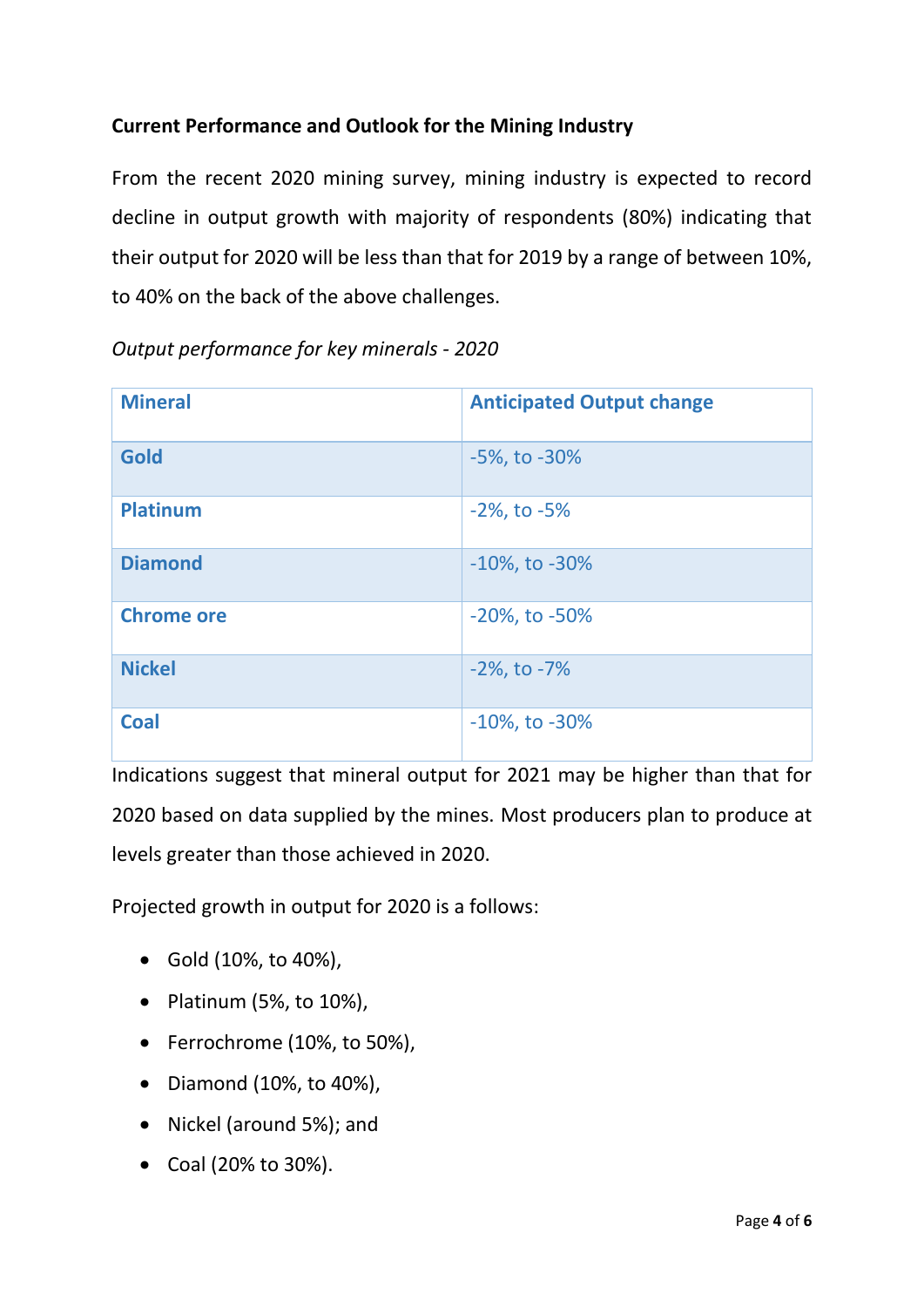Based on the mentioned challenges, the Chamber of Mines of Zimbabwe has had an active advocacy and lobbying agenda for 2020. This agenda is aimed at improving the investment and operating environment for the mining industry.

The agenda contains the following elements.

## **Review of the Fiscal Framework for the mining industry**

The multiplicity of taxes, fees and charges and the uncompetitive levels of the taxes and fees compromises the ease of doing business in the mining industry. While Government is commended for the ease of doing business reforms, the pace at which these reforms are being adopted has been slightly slow. The major success of the advocacy agenda on the fiscal front has been on the deductibility of royalties as an expense for tax computation. This reform brings Zimbabwe in line with treatment of royalties in most mining jurisdictions. The Ministry of Finance is still working on the comprehensive review of the mining fiscal regime and we look forward to its successful conclusion.

### **Foreign Currency Management**

The Chamber has engaged the Reserve Bank of Zimbabwe to improve the retention level and the retention period for foreign currency earned from exports of mineral. Discussions are still underway.

### **Legislative reforms**

- The chamber has been consulted in the process to produce a comprehensive Mineral Development Policy and complimentary mineral specific policies. The revised draft policy document is regionally competitive, and its full implementation will positively impact the mining environment.